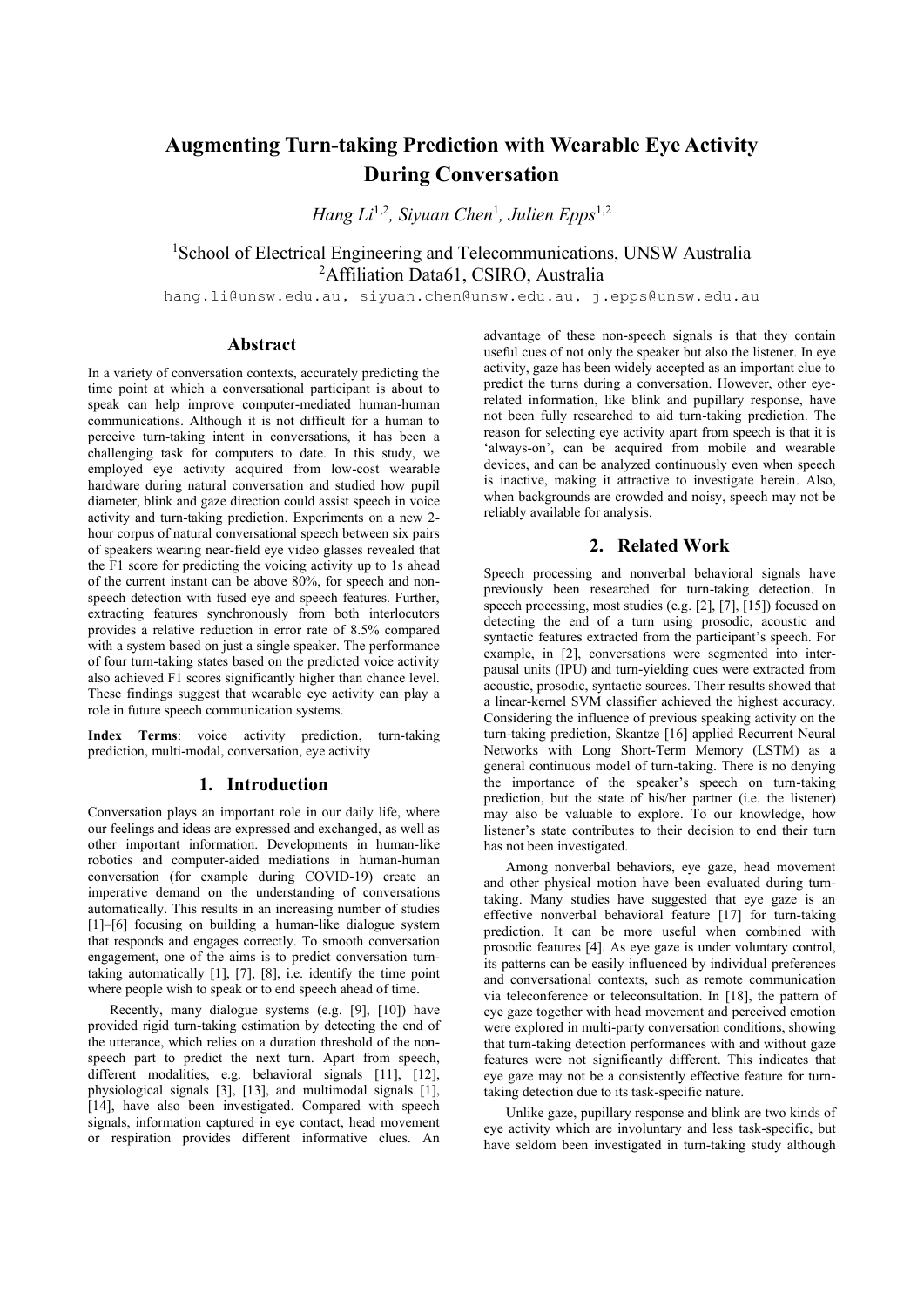they have been often employed in mental workload estimation [19]–[24]. Different studies [19]–[21] have suggested that pupil diameter represents a good index of mental activity since the pupil dilates while we are performing more difficult cognitive tasks. Palinko et al. found that the pupil dilates more significantly during speaking than during listening [25]. Blink has also been researched and is believed to be a good communication index in dyadic conversation [26], and a kind of 'punctuation mark' of mental activity changes [22]. With recent advances in eye computing hardware and algorithms [27], eye activity can be easily recorded and acquired. A recent study [28] explored pupillary response and blink in low and high communication loads, showing that pupil size changes differently in listening and speaking segments during low communication load.

In controlled laboratory experiments, the conducted conversations are often not as natural as real conversations in our daily life [29], however herein we set few restrictions on physical movements and investigate eye activity change during dyadic conversations. Since eye activity can be obtained continuously from two interlocutors, it is of interest to explore whether information from two conversation sides could infer their future intention to speak, and to predict turntaking. To our acknowledge, no paper has previously investigated the performance of pupillary response and blink on turn-taking detection, especially from the perspective of exploring the state of the current listener.

## **3. Proposed Prediction System**

Since this paper aims to investigate whether including both interlocutors' states can indicate speech activity and turntaking state, we proposed a system to predict speech and nonspeech state of a future period of time by extracting their continuous audio-visual information and then deciding the turn-taking status based on associated rules. Figure 1 shows a block diagram of the proposed system which fuses information from two speakers.



#### Figure 1: *Block diagram of the proposed system. Two speakers' speech and eye activity information comprise the input modalities. Based on the prediction of voice activity, four types of turn-taking status are then detected.*

The feature set of two speakers ( $S_i$  where  $i = 1,2$ ) during a dyadic conversation are organized as  $[Fea<sub>s1</sub><sup>T</sup>$   $Fea<sub>s2</sub><sup>T</sup>$  at 20 fps which is shown in Figure 2, where  $Fea_{si}^{T}$  represents the features from the *i*th speaker. In this study, three main types of eye activity are extracted from wearable eye videos: pupil size, blink status and gaze direction. Considering the important role of speech in turn-taking, we also include current voice activity (speech (1)/no speech (0)) and prosodic features of two speakers in this system. Overlapped speech, which is inevitable in natural conversation, has often been ignored in speech processing system, however since both interlocutors' information is included in this system, there is no need to treat overlapped speech differently.

An intermediate output of the system is the prediction of voice activity  $(0 \text{ and } 1)$  in the following period  $T$ , as seen in Figure 2. Based on the predictions  $Pred_{VA}$  and the current voice activity  $Cur<sub>VA</sub>$ , the future turn-taking onset is inferred. If  $Cur<sub>VA</sub>$  is non-speech and  $Pred<sub>VA</sub>$  is speech state, this predicts that turn-taking will occur in the ensuing period of time *T*. If  $Cur<sub>VA</sub>$  and  $Pred<sub>VA</sub>$  are both non-speech states, a no-turn status (i.e. listening) will continue. If  $Cur<sub>VA</sub>$  is speech and  $Pred<sub>VA</sub>$  is non-speech, then turn-giving will occur next. If  $Cur<sub>VA</sub>$  and  $Pred_{VA}$  are both speech states, the turn will be held by the speaker.



Figure 2: *Illustration of feature extraction from 2 speakers*  $[Fea<sub>s1</sub><sup>T</sup>, Fea<sub>s2</sub><sup>T</sup>]<sup>T</sup>$ , a feature window of duration *W* and the *turn-taking prediction based on voice activity prediction. Red rectangle: extracted frame, green rectangle: a feature window W, blue rectangle: prediction for the future period T, black rectangle: turn-taking prediction based on the two states of voice activity.*

Different classification algorithms have been researched in this field, including logistic regression, support vector machine (SVM), but also recurrent neural networks. LSTMs also previously achieved excellent performance of turn taking using speakers' speech features only [16]. Herein, we employ SVM to predict the following speech state and also explore the performance using LSTM.

## **4. Experiment Setting**

#### **4.1. Data Collection**

To investigate eye activity during natural conversation, we designed a conversational task and collected eye and speech recordings from 12 volunteers (9 females, 3 males, average age: 25.6). The task was a role play survival task, in which the participants' ship has been forced to land at a remote location 200 miles away from their destination. They were given 15 items from which they needed to select 10 items to take and needed to rank them in an order of importance. 12 Participants were randomly divided into 2-person groups. Each participant had 5 minutes to solve the survival task individually, and then they had a maximum of 10 minutes to discuss with their partner and reach a consensus about the selected items and ranking. For the purposes of this research, only the conversations were analyzed in this study.

Throughout the experiment, each participant was required to wear a close-talk headset and a glasses-like hardware (Pupil Labs [30]) with two small infrared webcams pointing towards the two eyes. A scene camera recorded the experiment and two laptops displayed the survival task prompts and recorded individual videos. The experiment was conducted in a quiet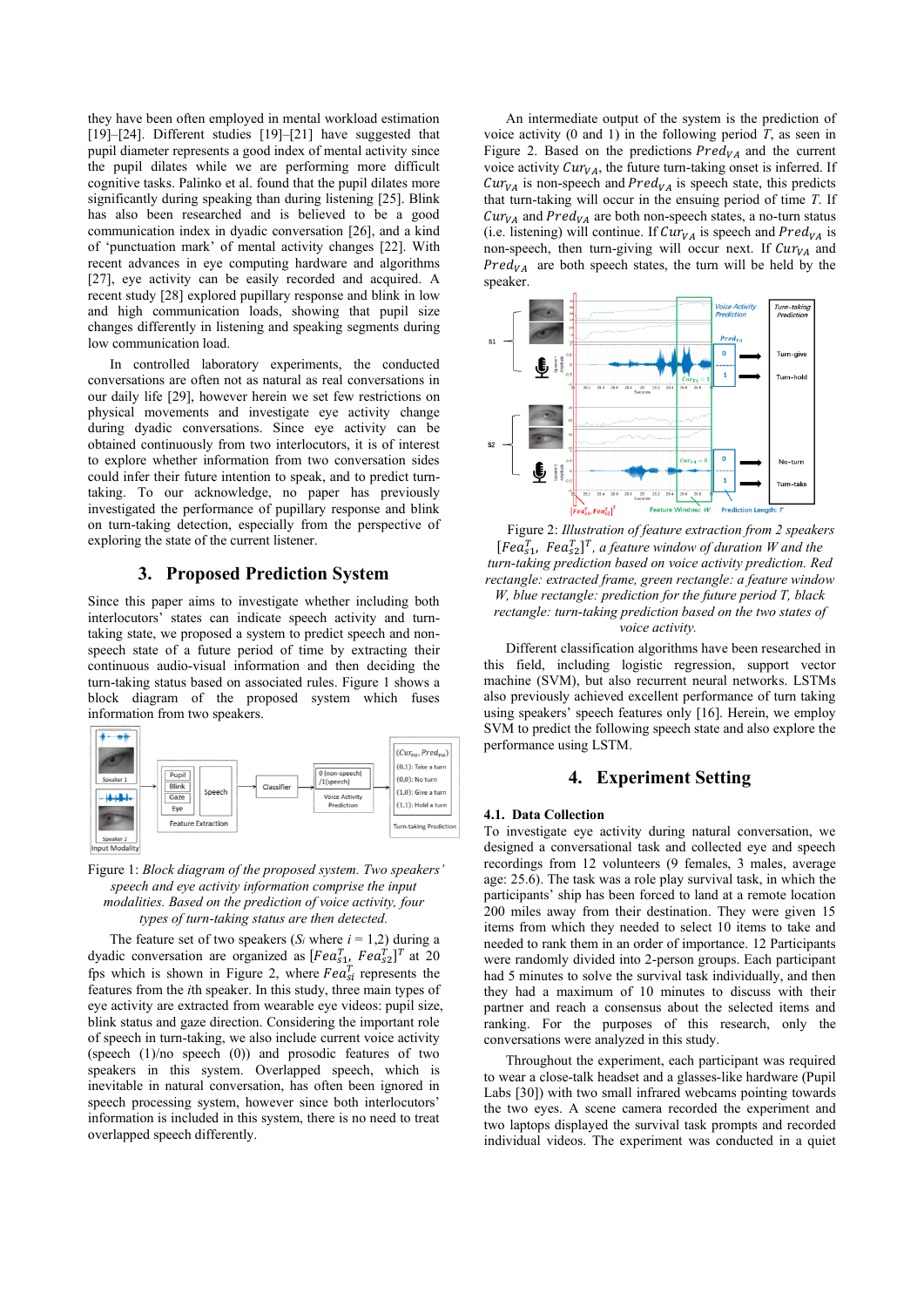laboratory with ripple-free lighting. Figure 3(a) shows the equipment used, and Figure 3(b) shows a scene view of the data collection from one group. Differently from other eye activity datasets in previous studies, eye videos of both participants in the conversation were recorded in this dataset.



Figure 3: *Illustration of the data collection. (a) The equipment in this data collection: two headsets, two Pupil Labs hardware and one Go-Pro. (b) Two participants completed the conversational task face-to-face.*

## **4.2. Data Pre-processing and Feature Extraction**

Two video files were recorded from each participant. One was the eye video captured by a Pupil Labs eye tracker at 30fps, and the other one was the personal view captured by the laptop. To easily synchronise near-field eye videos and audios, we asked each participant to close their eyes and clap their hands three times at the start of the experiment. Based on the logged files provided by Pupil Labs software, the pupil sizes of the both eyes were extracted. To obtain accurate blink status and gaze direction, we annotated these videos using Anvil [31]. A binary feature was used to represent blink status (eye close/eye open). Three types of gaze direction (*GD*) were involved: looking at computer (1), partner (2) and other (3), which was manually annotated. Three raw features, i.e. pupil size, blink and gaze, were down sampled to 20fps for analysis. Besides the near-field eye features, prosodic features were also extracted from speech recordings as paper [2]: intensity, pitch, jitter, shimmer and noise-to-harmonics ratio (NHR) were extracted using openSMILE [32]. Voice activity was extracted from the defined Inter-Pausal Units (IPU) using SPPAS [33].

In this study, a total of 117 minutes of data were collected from 12 participants (6 pairs of conversations). Due to individual pupil size differences, the percent change in pupil size (*PC*) relative to a pupil size baseline was adopted, like prior studies [34]. *Pcurrent* and *Pbaseline* represent the current and baseline pupil size respectively, where *Pbaseline* is the average pupil size over the 10s before the start of the conversation.

$$
PC = (P_{current} - P_{baseline})/P_{baseline}
$$
 (1)

To extract more information from the pupillary response, a feature window (see in Figure 2) was used to extract average percent change in pupil size (*MeanPC*), range of percent change in pupil size (*RP*), standard deviation of percent change in pupil size (*STD*), maximum percent change in pupil size (*MaxPC*), minimum percent change in pupil size (*MinPC*) from the raw pupil size data. For gaze, since each frame was annotated to three types of direction, a 3-dimensional one-hot feature was used. In each window, blink information (*BI*), *GD*, and speech features were averaged across all frames. Considering the average value of voice activity was used in feature window,  $Cur<sub>VA</sub>$ , which we considered for two states in Section 3 (i.e. 0 or 1), had another state which between 0 and 1. Therefore, we added two rules: if  $Cur<sub>VA</sub>$  is between 0 and 1

and  $Pred_{VA}$  is 0, then we predicted turn-giving will occur in the following *T*. Otherwise, turn-taking will occur. For the voice activity of target label, a value of 1 was adopted if at least one frame during the prediction window *T* was speech.

In total, two main groups of features were extracted (see in Table 1) from the source of eye activity and speech. 36 features were extracted from two speakers' near-field eye videos and from the speech recordings during a conversation. As two speakers' data were all captured during a conversation, 12 participants' data were from 6 pairs of conversations. We employed 5-fold leave-two-pairs-out cross validation experiment, meaning that each pair of participants were included only in the training set or the test set.

Table 1: *Two groups of feature set from one speaker*

| Eye Activity (12)                    | Speech $(6)$ |            |                                                                                              |
|--------------------------------------|--------------|------------|----------------------------------------------------------------------------------------------|
| Pupil Response<br>(from two eyes, 8) | <b>Blink</b> | Gaze $(3)$ |                                                                                              |
| MeanPC<br>RP<br>MaxPC<br>MinPC       | ΒI           | GD         | <i>Voice activity</i><br>Intensity<br>Pitch<br><i>Jitter</i><br><b>Shimmer</b><br><b>NHR</b> |

## **5. Results and Discussion**

#### **5.1. Prediction of Voice Activity based on SVM**

## *5.1.1. Feature Window Duration and Prediction Length*

Two parameters exist in the proposed system: feature window duration *W* and prediction length *T*, and 4 values (i.e. 0.25s, 0.5s, 1, 2s) were chosen for both. Smaller values were not considered, for example, if *W* is smaller than 0.25s then the signal extracted from each window will be less than 4 frames, during which eye-related activity does not change much. Fscores of predictions for varying *W* and *T* are shown in Figure 4. Figure 4(a) shows that the accuracy drops with a larger *W*. All four prediction lengths have the highest accuracy when *W* is 0.25s. The highest accuracy achieved is 90.9% when *W* is 0.25s and *T* is 0.25s. Figure 4(b) shows a decreasing trend when predicting a further into the future (larger *T*). As discussed before, we found that when *W* is 2s, the accuracy is the lowest in Figure 4(b) and it may or may not reliably predict short times into the future.



 (a) Feature window duration *W* (b) Prediction length *T* Figure 4: *F-scores for (a) varying W in different T settings and (b) varying T in different W settings to explore the effect of two parameters in voice activity prediction*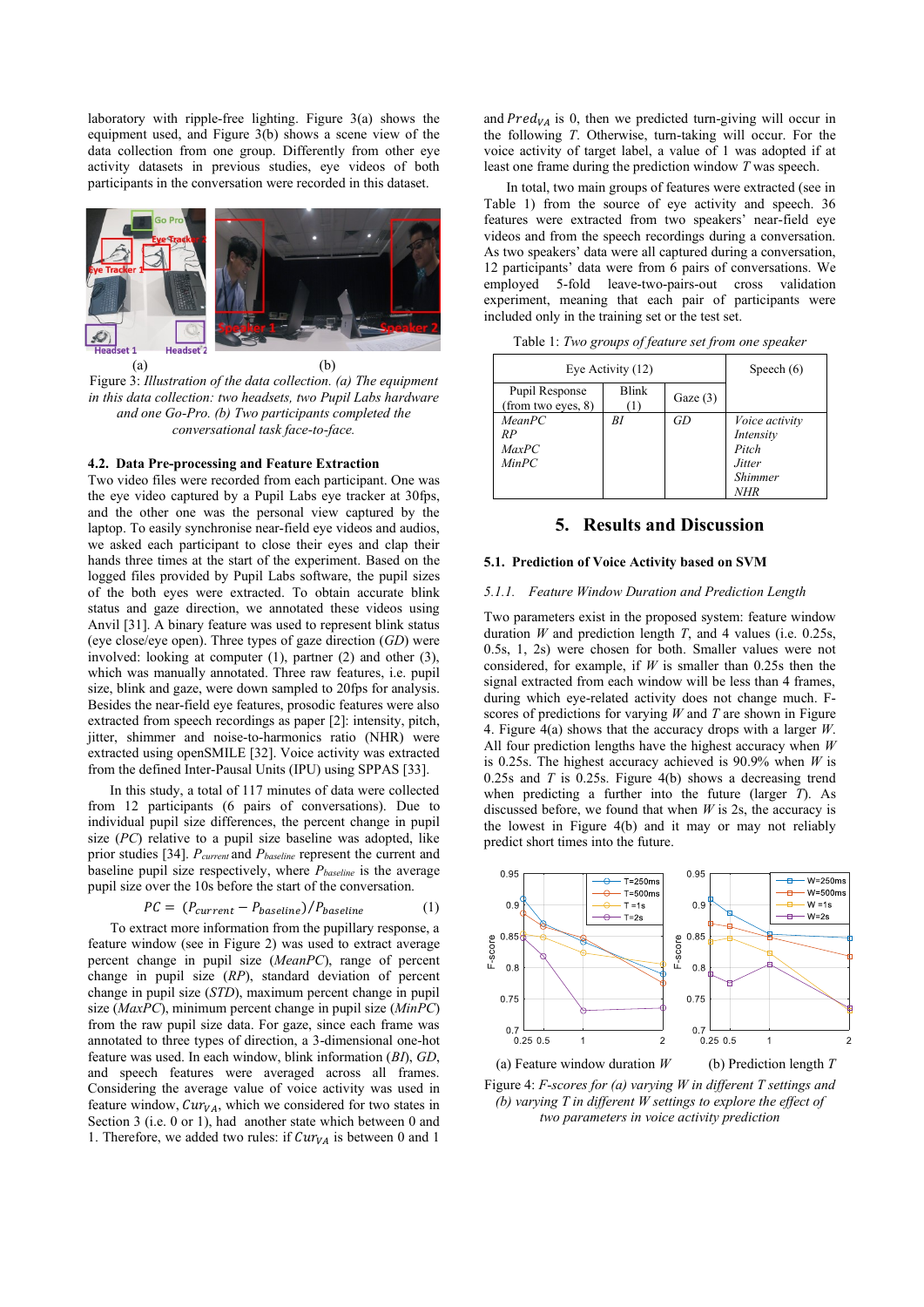#### *5.1.2. One-side vs. Two-side*

It is of interest to compare performance between using only one speaker's features and using both. We denote the feature window duration and prediction length setting as (*W*, *T*). Two settings are shown, based on favorable parameter choices from Figure 4. Voice activity prediction results are shown in Table 2, which demonstrate that using two-side features provides a relative reduction in error rate of 8.5% compared with using speech one-side features. It makes sense that the accuracy improves with more information obtained from both interlocutors.

Table 2: *Summary of accuracy comparisons for one-side feature set and two-side feature set in (0.25s, 1s) and (1s, 1s).*

|                | (0.25s, 1s) |          | (1s, 1s) |          |
|----------------|-------------|----------|----------|----------|
|                | One-side    | Two-side | One-side | Two-side |
| Precision      | 95.1%       | 95.8%    | 87.1%    | 88.5%    |
| Recall         | 75.0%       | 76.9%    | 75.4%    | 76.9%    |
| <b>F-score</b> | 83.8%       | 85.3%    | 80.8%    | 82.3%    |

*5.1.3. Eye Features vs. Speech Features*

Comparing the use of eye activity only with speech only from two sides (Tables 3 and 4), speech features outperform eyerelated features in voice activity prediction in general. With prediction length fixed at 1s, it seems that eye activity performs better for larger feature window durations (Table 3), but the speech shows the opposite trend (Table 4). It makes sense that better eye information can be extracted when the window is longer since pupil changes need time [35]. However, for speech, long feature windows may include too much variability.

Table 3: *Summary of accuracy comparisons for eye activity*

|                | (0.25s, 1s) | (0.5s, 1s) | (1s, 1s) | (2s, 1s) |
|----------------|-------------|------------|----------|----------|
| Precision      | 66.9%       | 60.7%      | 57.3%    | 58.0%    |
| Recall         | 42.0%       | 46.9%      | 59.2%    | 72.3%    |
| <b>F-score</b> | 51.6%       | 52.8%      | 57.7%    | 63.7%    |

Table 4: *Summary of accuracy comparisons for speech*

|                | (0.25, 1s) | (0.5s, 1s) | (1s, 1s) | (2s, 1s) |
|----------------|------------|------------|----------|----------|
| Precision      | 95.3%      | 92.3%      | 87.5%    | 81.0%    |
| Recall         | 74.1%      | 74.6%      | 76.2%    | 77.3%    |
| <b>F-score</b> | 83.4%      | 82.5%      | 81.4%    | 79.1%    |

#### **5.2. Prediction of Next Turn Onset based on Voice Activity Prediction**

Based on the predicted voice activity, combined with current voice activity state, the turn-taking state can be inferred (Figure 2). According to the above investigation of the proposed system, we chose (1s, 1s) which had a high accuracy in voice activity prediction, but also good performance achieved by using both eye activity and speech features. For (1s, 1s), there are 174 turn-taking instances, 199 turn-giving instances, 978 no-turn instances and 745 turn-hold instances. Based on the rules, the prediction accuracies of the four types of states during a conversation are shown in Table 5. Hold and no-turn are easily predicted, while turn-taking and turn-giving are more difficult, although much higher than chance level. The accuracy is low because we checked the turn shifts on the

exact time window which means we did not include the instances which may also detected the shifts but in advance.

| Table 5: Summary of accuracies of four types of decisions in |
|--------------------------------------------------------------|
| $turn\_taking (ls, ls)$                                      |

|                  | Take  | <b>Give</b> | No turn | Hold  |
|------------------|-------|-------------|---------|-------|
| <b>Instances</b> | 174   | 199         | 978     | 745   |
| Chance level     | 8.3%  | 9.5%        | 46.7%   | 35.5% |
| <b>SVM</b>       | 36.8% | 31.5%       | 98.4%   | 82.8% |
| (F-score)        |       |             |         |       |
| <b>LSTM</b>      | 42.4% | 59.8%       | 94.3%   | 79.3% |
| (F-score)        |       |             |         |       |
|                  |       |             |         |       |

#### **5.3. LSTM Method**

Regarding the high accuracy of LSTM method achieved in turn-taking prediction [16], we replaced SVM with LSTM as the backend to predict the voice activity and then used rules for the turn-taking decision. Similarly with [16], one LSTM layer and one dense layer were used. 40 hidden units were used in the LSTM layer. The tanh function was used in the LSTM layer and the sigmoid function was used in dense layer. The learning rate was set to 0.001 and the L2 regularization was set 0.001. Although the feature sets and data are not identical, the results for different *T* are consistent with results in [16]. The shorter the prediction length, the higher the accuracy that can be achieved; however, we used eye activity and speech features from two speakers. Turn-taking decisions were also checked by using the LSTM outputs. The results are shown in Table 5. Compared with voice activity using SVM, LSTM method can achieve a higher accuracy in turn-taking.

#### **6. Conclusion**

In this paper, we proposed a system to predict turn-taking states during dyadic conversation using low-cost wearable hardware. Voice activity, as an intermediate output of the proposed system, was predicted by extracting near-field eye activity and speech. To our knowledge, this is the first work to use pupil size and blink in voice activity and turn-taking prediction. Through experiments on a natural conversation dataset, we found that combining eye activity and speech is useful, improving voice activity prediction by a relative reduction in error rate of 5%-12.9% compared with speech features alone and 8.5% compared with one person's features. In voice activity prediction, we found that a shorter feature window and a shorter prediction can increase the accuracy when fusing eye activity and speech. For eye activity, a larger feature window duration provides more information while the speech features show an opposite trend. Based on the predicted voice activity and turn-taking rules, we can achieve turn-taking prediction accuracy that is much higher than the chance-level. This work shows the potential for using eye information to augment the performance in turn taking. One limitation of our work is that pupil size is sensitive to light and may be influenced by the gaze direction change between computer and partner, which might explain a lower performance than using speech features.

## **7. Acknowledgements**

This work was supported in part by US Army ITC-PAC, through contract FA5209-17-P-0154. Opinions expressed are the authors' and may not reflect those of the US Army. The work was also partly supported by Data61, CSIRO, Australia.